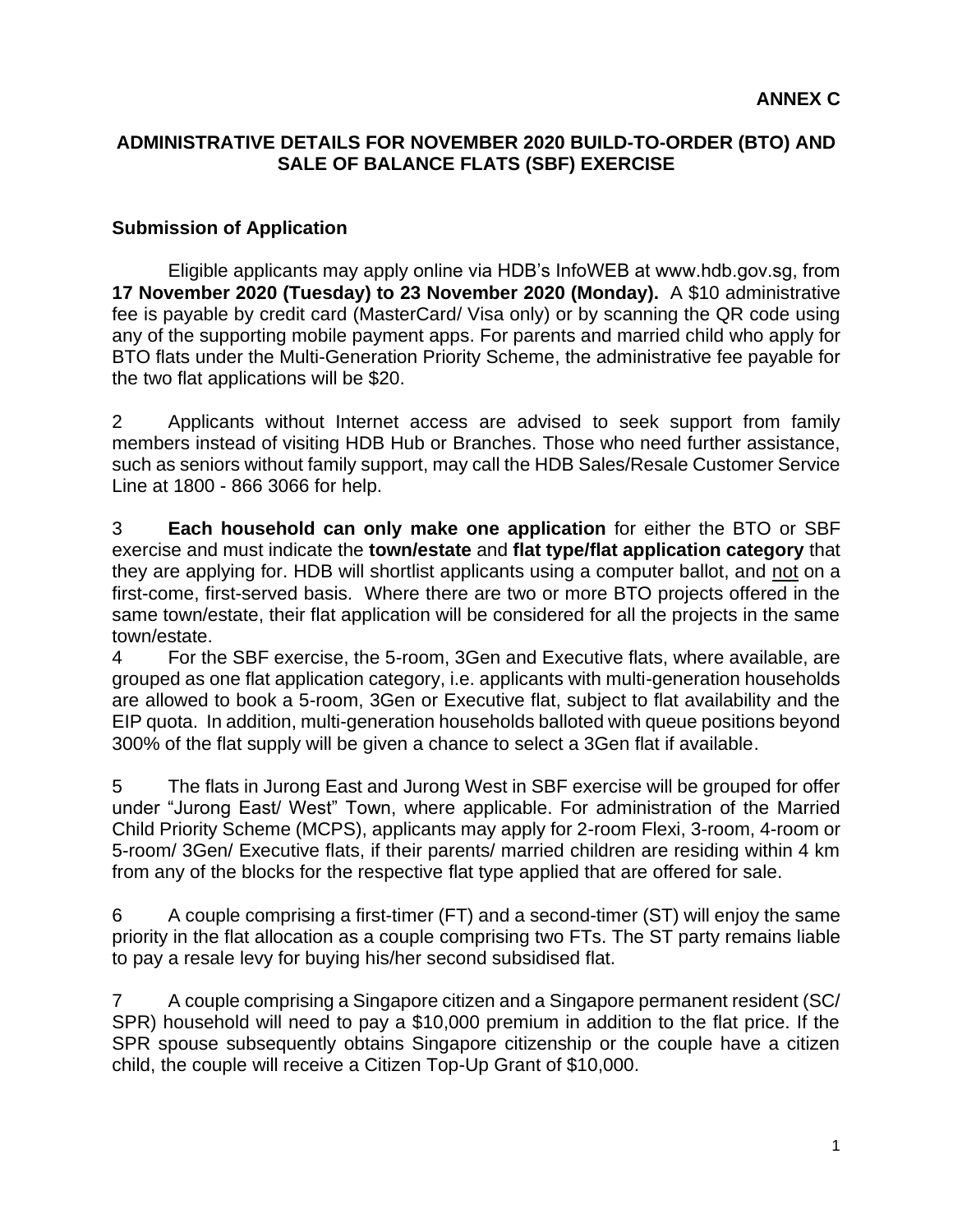8 FT singles who apply for a 2-room Flexi flat in non-mature towns under the Joint Singles (JS) Scheme will pay the same flat price as what a married couple will pay. FT singles who apply under the Single Singapore Citizen (SSC) Scheme will pay \$15,000 more than what a married couple will pay. Those who subsequently marry a citizen spouse will receive the CPF Housing Top-Up Grant of \$15,000.

# **Allocation of 2-room Flexi Flats**

9 At least 40% of the 2-room Flexi flat supply in each BTO project (minimum 100 units) will be made available to the elderly aged 55 or above. For the 2-room Flexi flats in Bishan Ridges, they are only available to elderly on short lease. Under the Senior Priority Scheme (SPS), half of this quota will be set aside for the elderly who apply for a flat within 4 km of their current flat or private residential property or within 4 km of their parents/ married child's flat or private residential property. The remaining units will be offered to non-elderly applicants.

10 For BTO 2-room Flexi flats in the non-mature towns, at least 20% of the non-elderly flat supply will be set aside for FT families, up to 30% for ST families, and up to 50% for non-elderly singles. Any quota not taken up by families will be taken up by singles. Eligible families applying for a 99-year lease 2-room Flexi flat can also apply for the priority schemes, viz. the Parenthood Priority Scheme (PPS), Married Child Priority Scheme and Assistance Scheme for Second-Timers (Divorced/ Widowed Parents), where applicable.

11 FT singles can only apply for the 2-room Flexi flats on 99-year lease in the nonmature towns. Depending on their eligibility, elderly singles can apply for the 2-room Flexi flats on a short lease or 99-year lease in the non-mature towns, and only on a short lease in the mature towns.

12 Among the 1,977 units of 2-room Flexi flats offered in the SBF exercise, 210 units have been equipped with elderly-friendly fixtures/ fittings or sold on short lease at initial BTO launch. They are offered only to elderly applicants, on a short lease of between 15 and 45 years (in 5-year increment).

13 The remaining 1,767 units are offered on a 99-year or balance lease, or on a short lease of between 15 and 45 years.

- a) At least 40% of the flat supply will be made available to the elderly, and half of this quota will be set aside for elderly who apply for a unit within 4 km of their current flat or private residential property or within 4 km of their parents/ married child's flat or private residential property under the SPS. The remaining units will be offered to non-elderly applicants.
- b) For SBF flats in non-mature towns, these will also be opened to eligible singles. At least 90% and up to 5% of the non-elderly flat supply will be set aside for FT families and ST families respectively, while up to 5% will be set aside for singles. For SBF flats in the mature towns/estates, at least 95%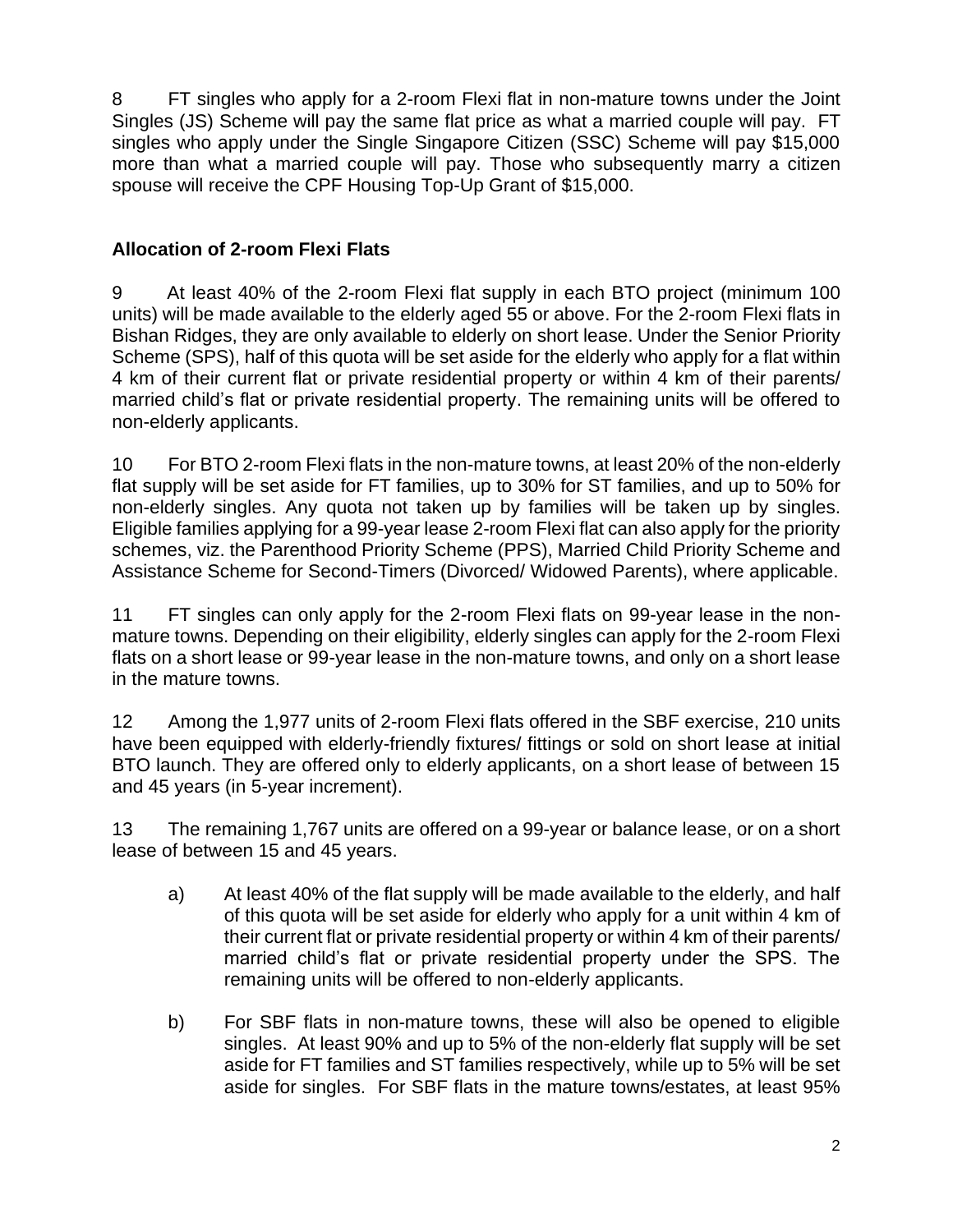and up to 5% of the non-elderly flat supply are set aside for the FT and ST families respectively.

c) HDB conducts a balloting of the flat applications received and issues queue numbers up to 300% of the flat supply. Where the flat supply is less than 34 units and there are more elderly and FT families than the flat supply, elderly and FT families will be shortlisted within 100% of the flat supply and thereafter, there may be ST families and non-elderly singles shortlisted depending on the balloting.

## **Allocation of 3-room and Bigger Flats**

14 For BTO flats in mature towns/estate, i.e. Bishan, Tampines and Toa Payoh Bidadari, at least 95% of the public flat supply will be set aside for FT families. For BTO flats in non-mature town in Sembawang, at least 70% (3-room flats) and 85% (4-room and 5-room flats) of the public flat supply will be set aside for FT families. Up to 30% (3 room flats) and 15% (4-room and 5-room flats) of the public flat supply will be set aside for ST families. Out of the 30% quota (3-room flats) for ST families, 5% will be set aside for STs who are divorced or widowed with children aged 18 or below under the ASSIST. For the two shorter waiting time projects in Tengah, at least 70% (for 3-room flats) and 95% (for 4-room and bigger flats) of the public flat supply will be set aside for FT families.

15 Under the PPS, 30% of the BTO flats will be set aside for FTs who are married couples with a citizen child aged 18 or below or expecting a citizen child.

16 HDB will set aside at least 95% of the SBF flat supply for FT families and up to 5% for ST families. HDB conducts a balloting of the flat applications received and issues queue numbers up to 300% of the flat supply. Where the flat supply is less than 20 units and there are more FT families than the flat supply, FT families will be shortlisted within 100% of the flat supply and thereafter, there may be ST families shortlisted depending on the balloting.

## **Income Ceiling**

17 The monthly household income ceilings for the various flat types are set out in Table C(1) and C(2). Applicants must also satisfy the other eligibility conditions, such as citizenship, family nucleus and non-ownership of private property. Please visit HDB InfoWEB for the details on the eligibility conditions.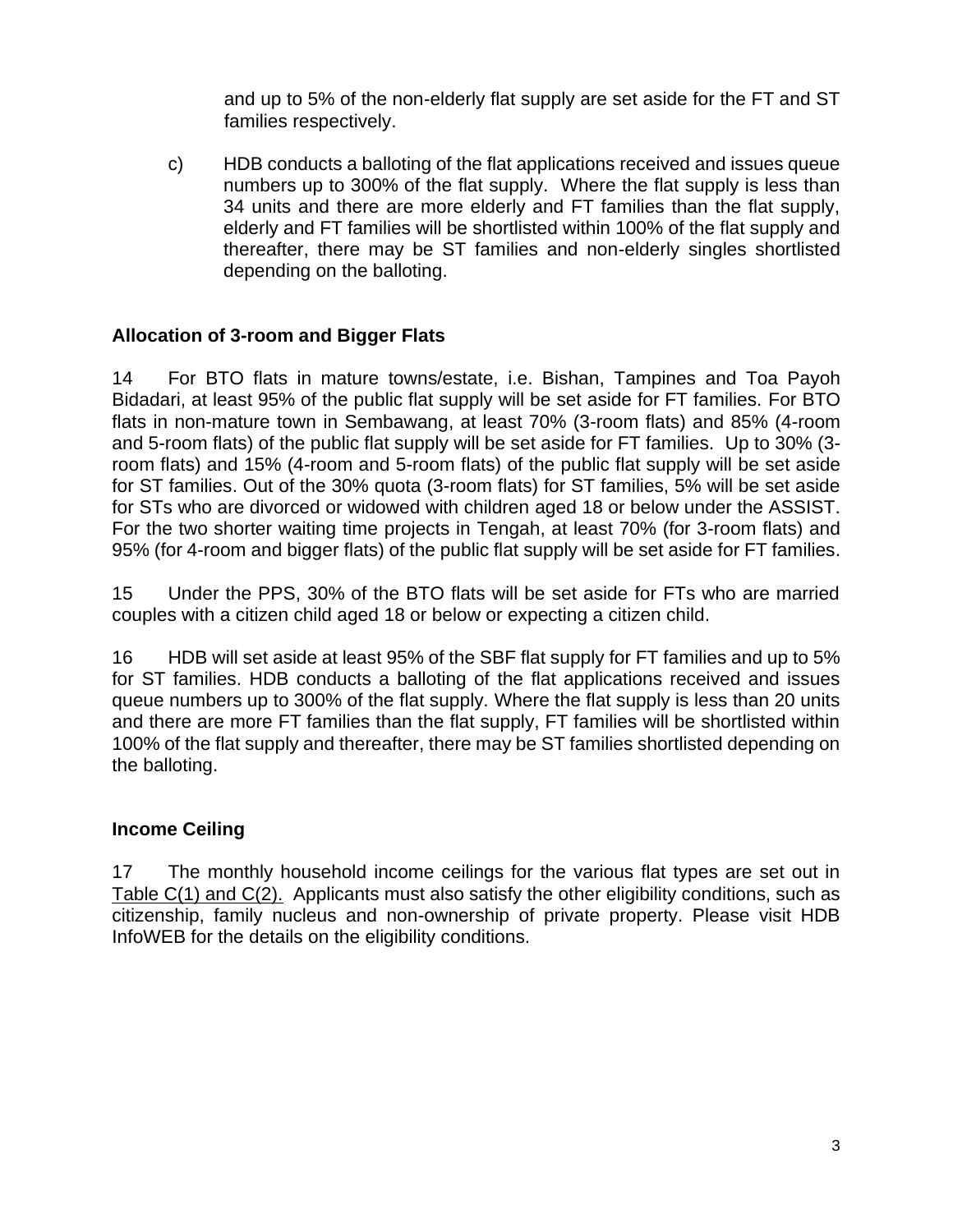|                              | $1800$ V(1). MOVING OGNINGS TOT NOVGHINGT 2020 DTO EXCIDIOG<br><b>Monthly Household Income Ceiling</b> |               |          |          |          |  |
|------------------------------|--------------------------------------------------------------------------------------------------------|---------------|----------|----------|----------|--|
| <b>Projects</b>              | 2-room Flexi                                                                                           |               | 3-room   | 4-room   | 5-room   |  |
|                              | <b>Short Lease</b>                                                                                     | 99-Year Lease |          |          |          |  |
| <b>Bishan Ridges</b>         | \$14,000                                                                                               |               | \$14,000 | \$14,000 |          |  |
| <b>Bartley Beacon</b>        |                                                                                                        |               | \$14,000 | \$14,000 | \$14,000 |  |
| ParkView @ Bidadari          |                                                                                                        |               | \$14,000 | \$14,000 |          |  |
| Garden Court @ Tengah        | \$14,000                                                                                               | \$7,000       | \$7,000  | \$14,000 | \$14,000 |  |
| Garden Terrace @<br>Tengah   | \$14,000                                                                                               | \$7,000       | \$7,000  | \$14,000 | \$14,000 |  |
| <b>Sun Sails</b>             | \$14,000                                                                                               | \$7,000       | \$7,000  | \$14,000 | \$14,000 |  |
| <b>Tampines GreenEmerald</b> | \$14,000                                                                                               | \$7,000       |          | \$14,000 | \$14,000 |  |

#### **Table C(1): Income Ceilings for November 2020 BTO Exercise**

#### **Table C(2): Income Ceiling for November 2020 SBF Exercise**

| <b>Flat Application Category</b> |                                | <b>Monthly Household Income Ceiling</b> |                              |  |  |
|----------------------------------|--------------------------------|-----------------------------------------|------------------------------|--|--|
|                                  |                                | <b>Non-Mature Towns</b>                 | <b>Mature Towns/ Estates</b> |  |  |
|                                  | <b>Short Lease</b>             | \$14,000                                | \$14,000                     |  |  |
| 2-room Flexi                     | 99-year Lease/ remaining lease | \$7,000                                 | \$7,000                      |  |  |
| 3-room flat                      |                                | \$7,000 or \$14,000^                    | \$14,000                     |  |  |
| 4-room flat                      |                                | \$14,000                                | \$14,000                     |  |  |
| 5-room flat/ Executive flat*     |                                | \$14,000                                | \$14,000                     |  |  |
| 3Gen flat*                       |                                | \$21,000                                | \$21,000                     |  |  |

Note: \* Executive flats are offered with 5-room and 3Gen flats under one application category.

^ There are 19 units of 3-room flats with income ceiling of \$14,000. These are:

- a) Hougang Parkland Residences (1 unit).
- b) Punggol Northshore Cove (6 units), Northshore StraitsView (1 unit), Punggol BayView (2 units), Waterfront I @ Northshore (4 units), Waterfront II @ Northshore (3 units), Waterway Terraces I (1 unit) and Waterway View (1 unit).

18 For employed persons with monthly CPF contributions, their income is assessed based on the average gross income earned over the past three months prior to the flat application. For the others, e.g. self-employed persons, part-time, odd job and commission based workers; their income is assessed based on the average gross income earned over the past 6 months prior to the flat application.

#### **Enhanced CPF Housing Grant (EHG)**

19 FT families with an average gross monthly household income of not more than \$9,000 can enjoy an EHG of up to \$80,000, if the flat can last the buyers and their respective spouse to the age of 95; otherwise, the EHG will be pro-rated. At least one of the applicants (or their spouse) must be working continuously for at least 12 months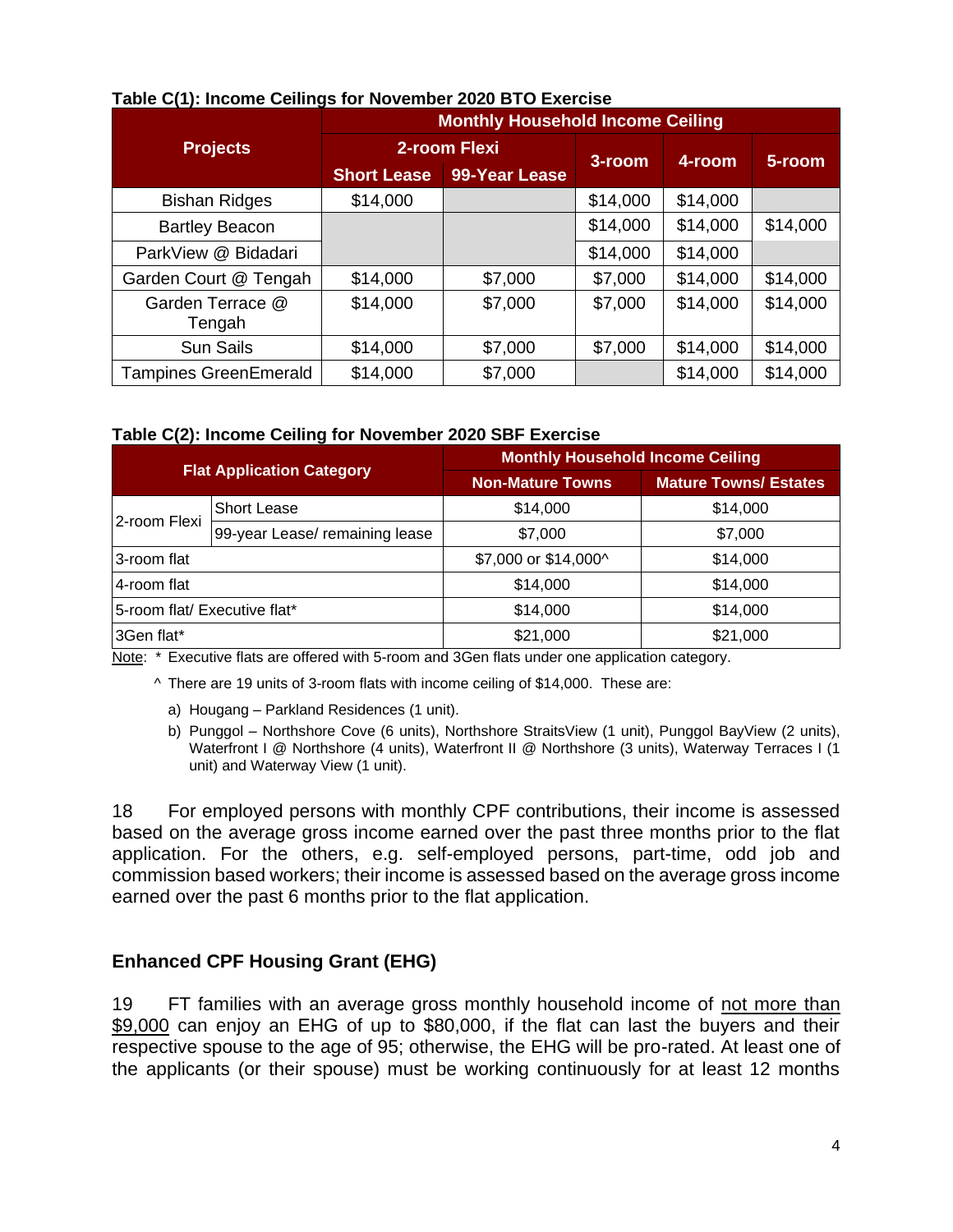before the flat application, and remain working at the time of the flat application<sup>1</sup>. This ensures that applicants are employable and have the means to service their housing loan, since a home purchase is a long-term financial commitment.

20 The EHG will also apply to FT singles buying a 2-room Flexi flat in the non-mature towns from HDB under the JS Scheme.

21 FT singles buying a 2-room Flexi flat in the non-mature towns from the HDB under the SSC Scheme can enjoy an EHG of up to \$40,000, if their average gross monthly household income is not more than \$4,500. The same applies to FTs who have married a non-resident spouse and apply for a 2-room Flexi flat in the non-mature towns under the Non-Citizen Spouse Scheme, as well as to FT/ ST couples.

22 If the EHG amount a FT household is eligible for exceeds 95% of the purchase price of the flat they have booked, they must pay 5% of the flat price using their own CPF and/ or cash savings; the balance purchase price can be covered by the EHG. Any excess EHG amount can be used to pay for the items under the Optional Component Scheme, or go into their CPF Special Account (SA)/ Retirement Account and Medisave Account.

# **Step-Up CPF Housing Grant**

23 ST families who:

- (a) Live in subsidised 2-room flats in the non-mature towns and have met the minimum occupation period, or
- (b) Live in public rental flats

may apply to buy a 2-room Flexi flat<sup>2</sup> or 3-room new flat in the non-mature towns and enjoy a Step-Up CPF Housing Grant of \$15,000. The Step-Up CPF Housing Grant will be credited into the CPF Ordinary Account (OA) of eligible Singapore citizen applicants just before key collection.

24 To be eligible for the Step-Up CPF Housing Grant, at least one of the applicants (or their spouse) must be working continuously for at least 12 months before the application, and remain working at the time of the flat application. The gross household income must not exceed \$7,000 a month.

 $1$  For eligible FT couples who have their income assessment for the EHG deferred till just before the key collection of their booked flat, at least one of them (or the spouse) must be working continuously for at least 12 months before the point of assessment, and remain working at the time of key collection.

<sup>2</sup> Applicable only to ST families living in public rental flats.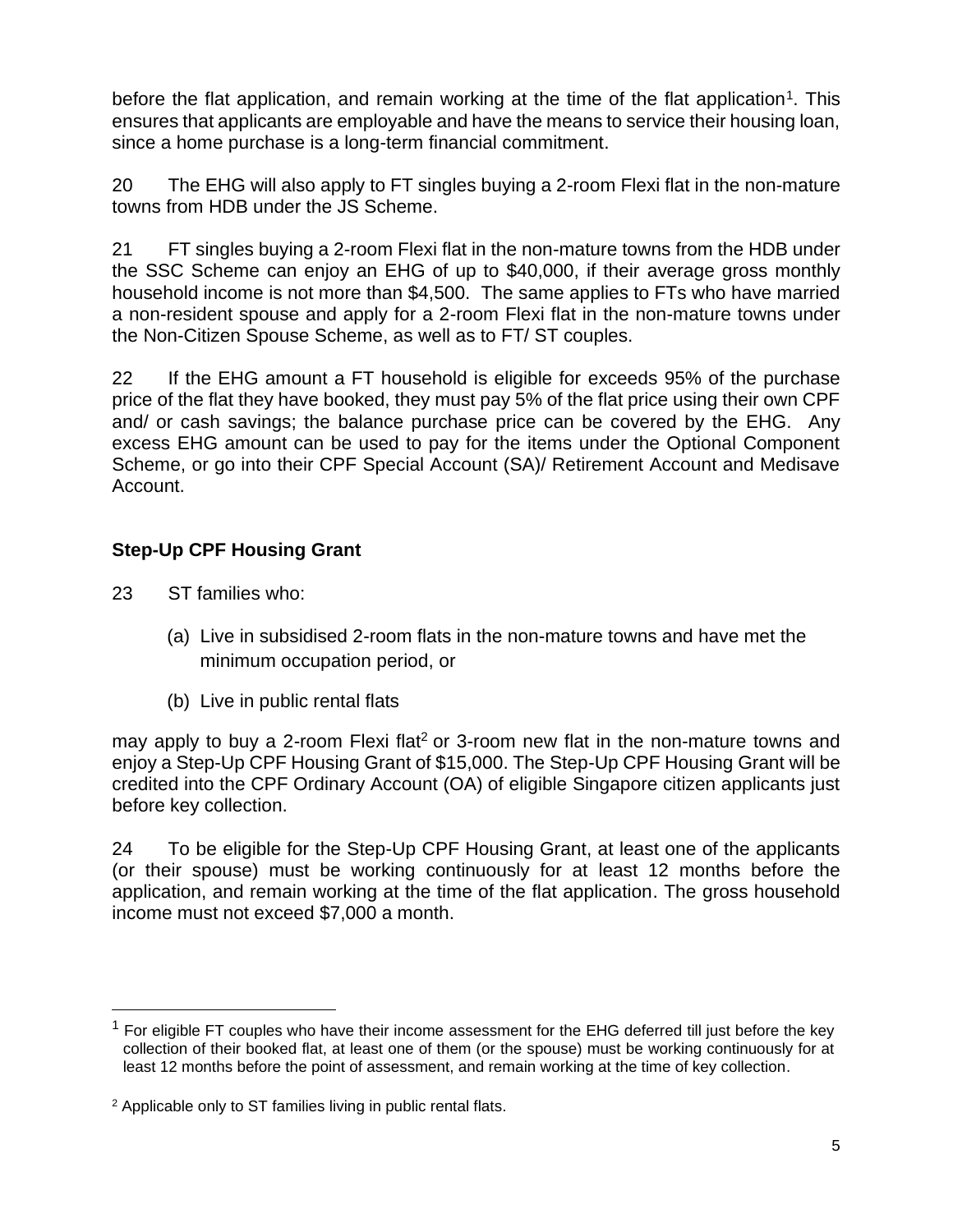## **Priority Schemes**

- 25 BTO applicants who meet the respective eligibility conditions may apply for:
	- a) Third Child Priority Scheme a quota of 5% of flat supply.
	- b) Married Child Priority Scheme a quota of up to 30% of the flat supply for FT families, and up to 15% of the flat supply for ST families. Applicants need to have parents/ married child who live within 4 km from any of the blocks on offer which have the flat type that the applicants are applying for. First priority is given to those who apply for a flat to live together with their parents/married child, or parents who own a flat in a mature town/estate and apply for a flat in a non-mature town to live near their married child.
	- c) Multi-Generation Priority Scheme (MGPS) up to 15% of the 2-room Flexi and 3-room flats in a BTO project (minimum 20 units each) for parents and the same number of 2-room Flexi and bigger flats in the same project for their married child
	- d) Tenants' Priority Scheme (TPS), which is applicable only to 2-room Flexi and 3-room flats.

As regards the relocation/ resettlement cases, Grassroots Organisation (GRO) Scheme and acquisition by Singapore Land Authority (SLA), eligible applicants need a recommendation from the relevant authorities. There is a quota of 10% shared by applicants under the TPS, relocation/resettlement, Selective En bloc Redevelopment Scheme, SLA's acquisition and rental flat tenants emplaced on the Fresh Start Housing Scheme<sup>3</sup>.

26 The above priority schemes are applicable to SBF applicants as well, except for MGPS.

## **Additional Ballot Chances**

27 Additional ballot chances will be accorded to FT families who have been unsuccessful for two or more BTO applications in the non-mature towns, when they apply for a BTO flat in the non-mature towns.

## **Non-Selection of Flat**

28 FT families who do not book a flat on two occasions even though there are flats available will have their subsequent flat applications moved to the ST category for one year. If they continue not to book a flat on another two occasions after they have been moved to the ST category, they will remain in the ST category for another year. All other

<sup>&</sup>lt;sup>3</sup> Rental flat tenants who are emplaced on the Fresh Start Housing Scheme can apply for a 2-room Flexi flat in BTO exercises within a year.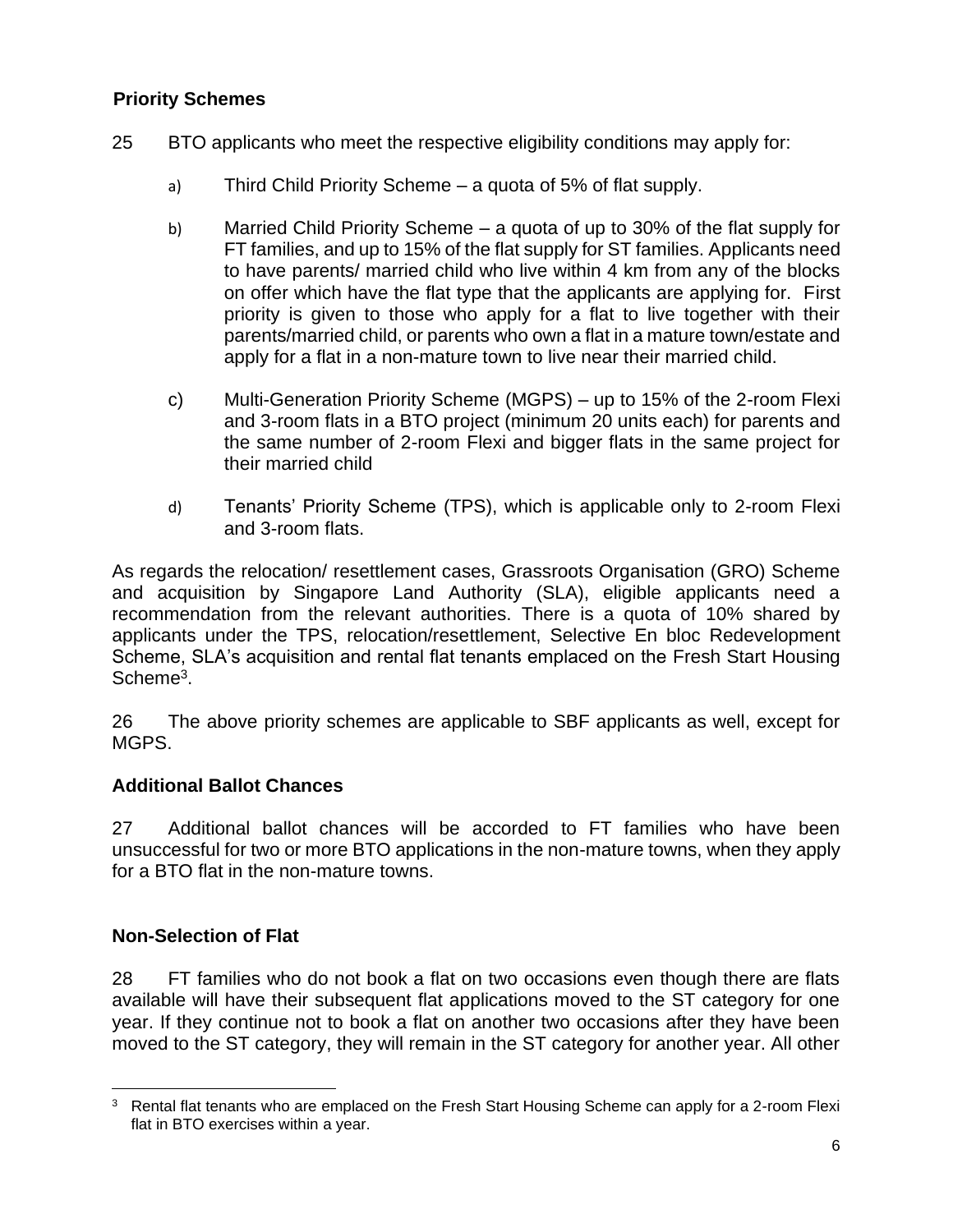applicants who do not book a flat on two occasions will not be able to apply for a flat in the subsequent public sales exercises for one year.

# **Selection of Flats**

29 Applicants' queue positions to book a flat are determined by computer balloting. HDB will shortlist BTO and SBF applicants for up to 300% of the flat supply and inform them of their queue positions in **December 2020.** The rest of the applicants will be informed that they are unsuccessful in their applications.

30 The selection for the **November 2020 BTO exercise** and **SBF exercise** will commence in **January 2021** respectively.

31 Applicants are invited to book a flat, subject to availability of flats and ethnic quota when their turn is due. They can check the availability of flats and ethnic quota on the HDB InfoWEB before turning up at the HDB Sales Office on the appointed date to book a flat.

32 Applicants with multi-generation families may book a 5-room or 3Gen flat, subject to availability of flats and ethnic quota. Those with queue positions beyond 300% of the 3Gen flat supply will still be invited to book a 3Gen flat, subject to availability of flats and ethnic quota when their turn is due.

33 An option fee of \$500 is payable to book a 2-room Flexi flat, \$1,000 to book a 3 room flat and \$2,000 to book a 4-room, 5-room, 3Gen or Executive flat. The option fee can be paid by NETS.

34 Applicants who wish to take out an HDB housing loan for their flat purchase need to produce a valid HDB Loan Eligibility [\(HLE\) letter](http://www.hdb.gov.sg/fi10/fi10321p.nsf/w/HLHDBWhen?OpenDocument) when they book a flat. They will need to meet the eligibility conditions to buy a flat, before HDB conducts credit assessment to determine the loan amount that HDB may offer.

35 Applicants without a valid HLE letter when they book a flat will cease to be eligible for an HDB housing loan. They are to raise the funds on their own, including taking a home loan from a financial institution  $(FI)^4$  if necessary, to pay for the flat purchase.

36 Eligible FT couples who are full-time students or National Servicemen, or have completed their studies or National Service in the last 12 months before their flat application may defer the income assessment for EHG and HDB housing loan till just before key collection.

<sup>4</sup> Regulated by the Monetary Authority of Singapore.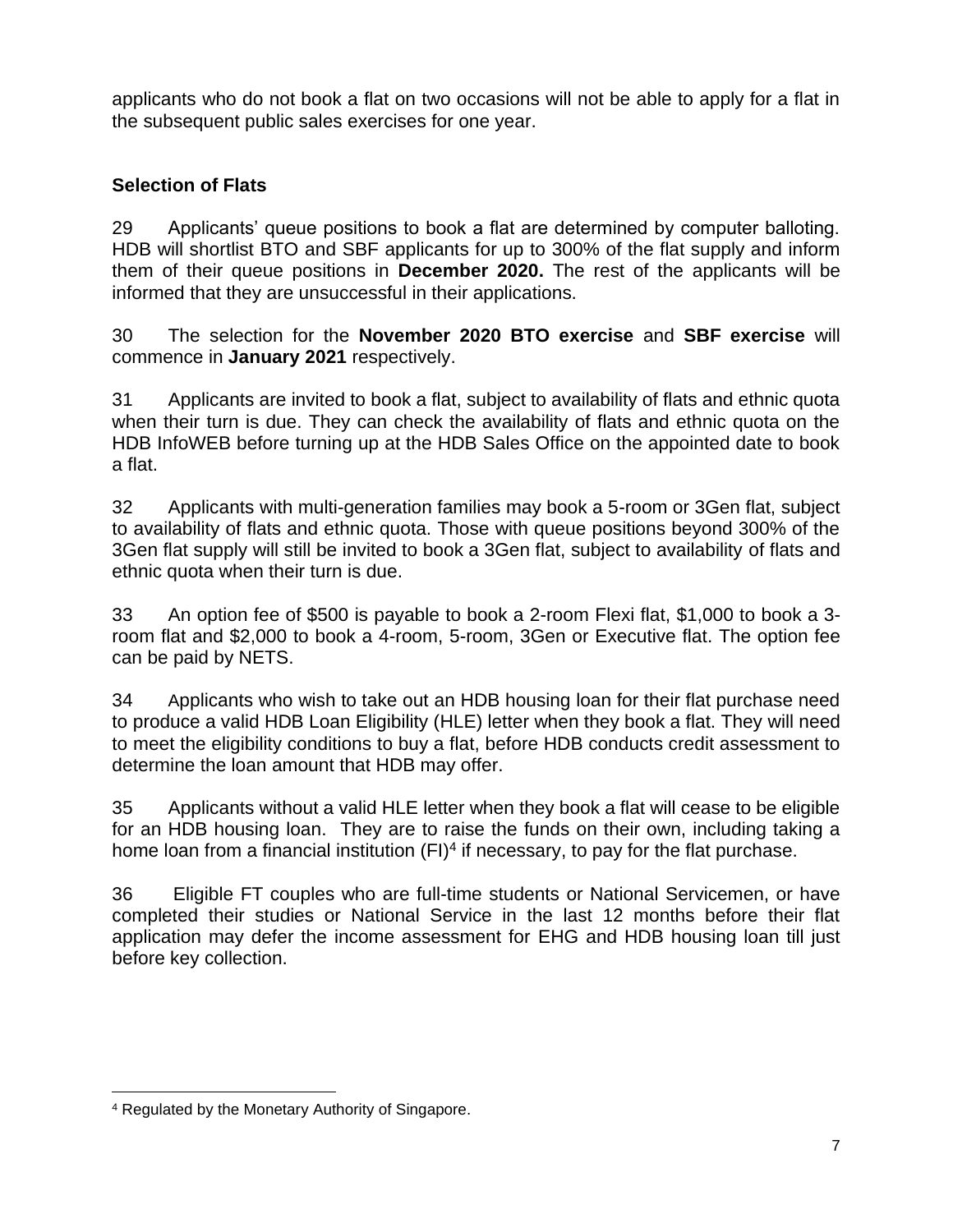# **Signing of Agreement for Lease**

37 HDB will invite flat buyers to sign the Agreement for Lease within nine months after they have booked a flat. Buyers who are taking a housing loan from HDB or FI must pay 10% or 20% of the flat price respectively as the downpayment when they sign the Agreement for Lease. The downpayment is payable by CPF savings and/or cash. Flat buyers who take up a housing loan from an FI must produce a Letter of Offer before signing the Agreement for Lease.

38 The following flat buyers may pay half the downpayment under the Staggered Downpayment Scheme (SDS) when they sign the Agreement for Lease:

- a) FT married or fiancé/fiancée couples with at least one party aged 30 or below at the time of the flat application.
- b) Flat owners who right-size to a 2-room Flexi (99-year lease) or 3-room flat in the non-mature towns.

The balance purchase price is payable when the flat is ready for key collection.

39 Flat owners aged 55 and above who right-size to a 2-room Flexi or 3-room flat under construction may defer the downpayment until key collection under the Deferred Downpayment Scheme (DDS). They pay only the stamp fees and legal fees when they sign the Agreement for Lease. At key collection, they pay the full purchase price of the flat less the option fee paid earlier when they have booked a flat.

40 Flat buyers who cancel their booked flat before signing the Agreement for Lease will forfeit the option fee. For those who cancel their booked flat after signing the Agreement for Lease, they will forfeit 5% of the flat price. These buyers, their spouses/ fiancé/ fiancée and essential occupiers listed in the flat application will be barred for one year from applying for or be included as the essential occupiers in an application to:

- a) Buy a flat from HDB or apply for the EHG.
- b) Apply for a CPF Housing Grant and the EHG when they buy a resale flat;
- c) Buy a unit from property developer under the Design, Build and Sell Scheme or Executive Condominium Housing Scheme.
- d) Buy a resale flat which has been announced for the Selective En bloc Redevelopment Scheme.
- e) Take over an existing flat via an outright transfer if the flat is one that they are not eligible for in (a), (b), (c) or (d).